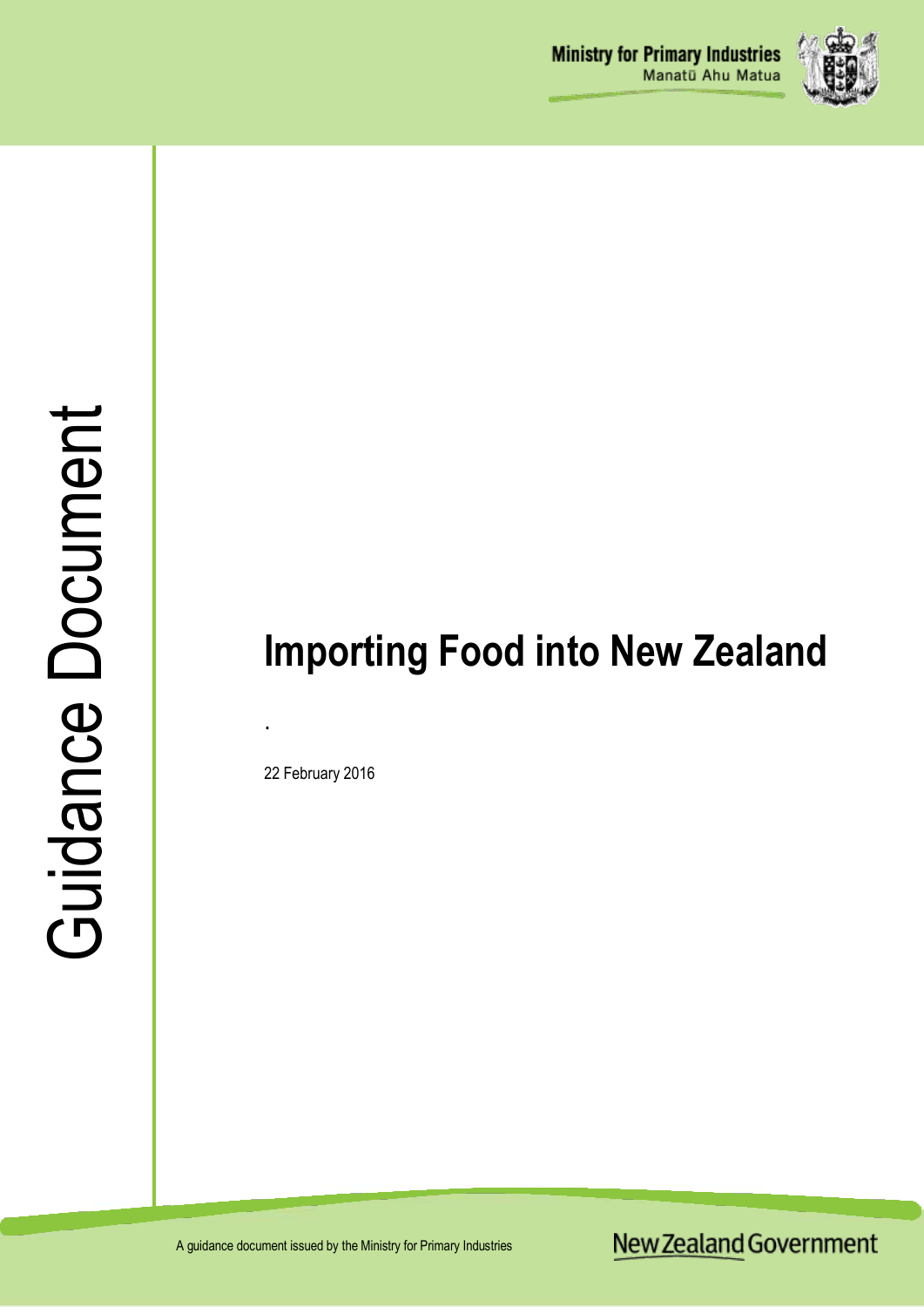# **Title**

Guidance Document: Importing Food into New Zealand

# **About this document**

This document:

- a) gives an overview of the process of importing food into New Zealand;
- b) outlines how imported foods are categorised and which categories of food require clearance under the Food Act prior to entry into New Zealand;
- c) details the process for obtaining food safety clearance where it is required.

# **Related requirements**

- (1) This document provides guidance on how to meet requirements set out in:
	- a) The Food Regulations 2015 (Part 5, Subpart 2); and
	- b) The Importing Food Notice 2015.
- (2) Registered food importers also have duties as set out in the Food Regulations 2015 (Part 5, Subpart 1). The guidance document Meeting Requirements as a Registered Food Importer explains these duties further.

# **Document history**

| <b>Previous</b><br><b>Version</b><br><b>Date</b> | <b>Current</b><br><b>Version Date</b> | <b>Section Changed</b> | <b>Change(s) Description</b> |
|--------------------------------------------------|---------------------------------------|------------------------|------------------------------|
|                                                  |                                       |                        |                              |

# **Contact details**

For further assistance with obtaining Food Safety Clearance contact MPI Central Clearing House

Email: [imported.food@mpi.govt.nz](mailto:imported.food@mpi.govt.nz) Phone: (09) 909 6210 or (09) 909 6211

# **Disclaimer**

This guidance does not constitute, and should not be regarded as, legal advice. While every effort has been made to ensure the information in this guidance is accurate, the Ministry for Primary Industries does not accept any responsibility or liability whatsoever for any error of fact, omission, interpretation or opinion that may be present, however it may have occurred.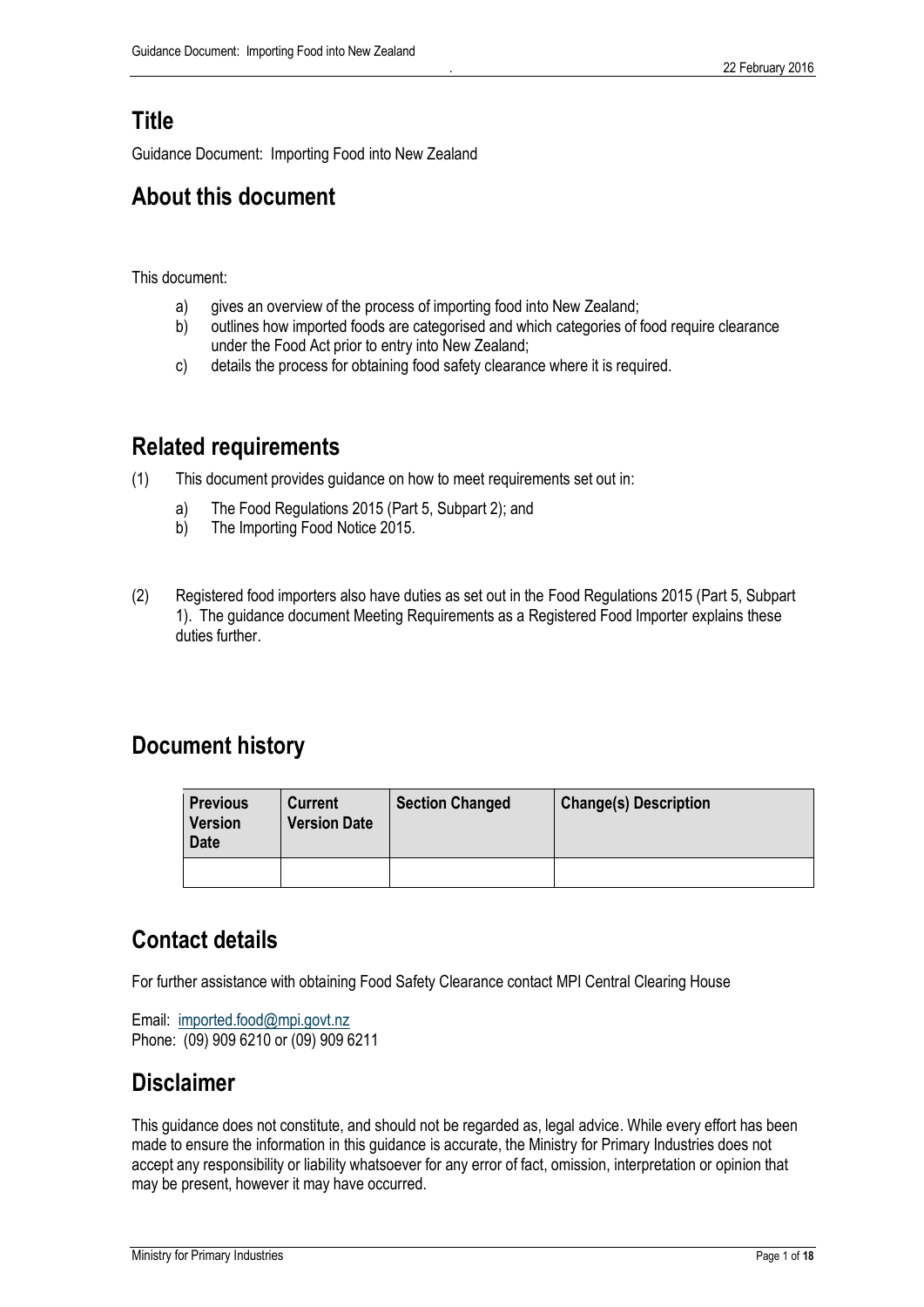|                 | <b>Contents</b>                                                                                                                                                                                                                                                                                                                                                                               |                                                                                                  |
|-----------------|-----------------------------------------------------------------------------------------------------------------------------------------------------------------------------------------------------------------------------------------------------------------------------------------------------------------------------------------------------------------------------------------------|--------------------------------------------------------------------------------------------------|
| 1               | <b>Purpose</b>                                                                                                                                                                                                                                                                                                                                                                                | $\overline{3}$                                                                                   |
| $\overline{2}$  | <b>Background</b>                                                                                                                                                                                                                                                                                                                                                                             | $\overline{3}$                                                                                   |
| 3               | <b>Definitions</b>                                                                                                                                                                                                                                                                                                                                                                            | 4                                                                                                |
| 4               | <b>Food Safety Clearance</b><br>4.1 What is food safety clearance?<br>4.2 What foods require food safety clearance?<br>4.3 How to find out whether a food requires food safety clearance<br>4.4 How to meet clearance requirements                                                                                                                                                            | 4<br>4<br>$\frac{5}{5}$<br>5                                                                     |
| $5\phantom{.0}$ | How to import food – the process<br>5.1 Complete an Import Entry<br>5.2 Receive notification that food safety clearance is needed<br>5.3 Get Food Safety Clearance<br>Step 1: Request Food Safety Clearance<br>Step 2: Make sure all relevant information is sent to the Central Clearing House<br>Step 3: Get food inspected, sampled and tested<br>Step 4: Receive clearance and directions | 6<br>$\boldsymbol{6}$<br>$\boldsymbol{6}$<br>$6\,$<br>6<br>$\overline{7}$<br>$\overline{7}$<br>8 |
| 6               | <b>Management of non-compliant consignments</b><br>6.1 Failed lots<br>6.2 Options for untested lots                                                                                                                                                                                                                                                                                           | 8<br>8<br>9                                                                                      |
| 7               | Management of food before it is cleared                                                                                                                                                                                                                                                                                                                                                       | 9                                                                                                |
| 8               | Food for personal consumption or use as trade samples                                                                                                                                                                                                                                                                                                                                         | 9                                                                                                |
| 9               | <b>Returned New Zealand exports</b>                                                                                                                                                                                                                                                                                                                                                           | 11                                                                                               |
|                 | Appendix 1: Foods for which non-beef declarations may be made                                                                                                                                                                                                                                                                                                                                 |                                                                                                  |
|                 | Appendix 2: Official assurances and issuing bodies                                                                                                                                                                                                                                                                                                                                            | 15                                                                                               |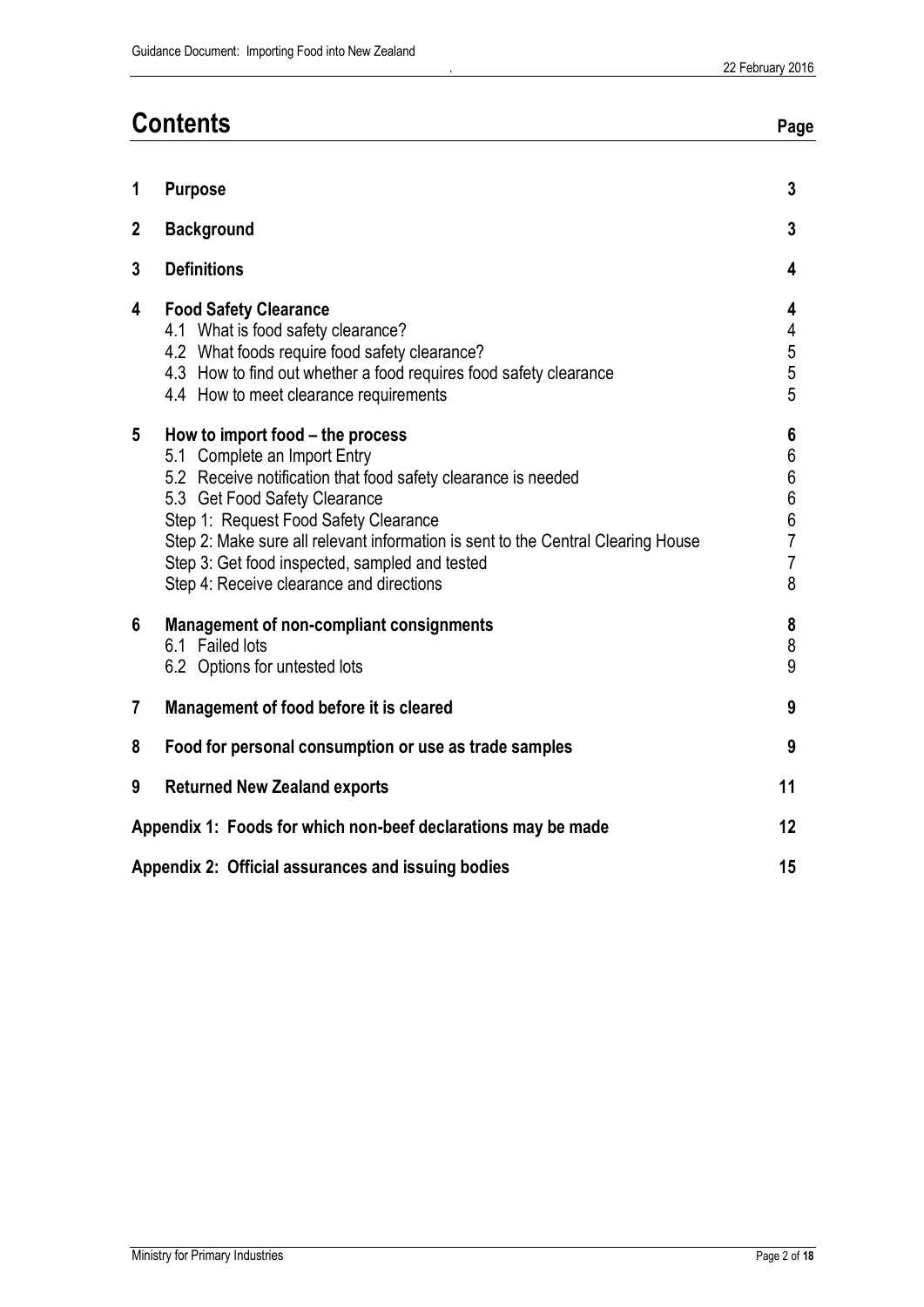# <span id="page-3-0"></span>**1 Purpose**

The purpose of this document is to give guidance to registered food importers on:

- the overall process for importing food into New Zealand;
- what categories of food require clearance under the Food Act 2014 before they can enter New Zealand; and
- how to obtain food safety clearance when it is required.

# <span id="page-3-1"></span>**2 Background**

- (1) In New Zealand food for sale for human consumption is regulated under the Food Act 2014 (the Act) and regulations and notices issued under that Act.
- (2) Anyone importing food into New Zealand for sale for human consumption must be a registered importer or use an agent who is a registered importer. Registered importers have specific requirements to:
	- a) Take all reasonable steps to source safe and suitable food; and
	- b) Take all reasonable steps to ensure the food imported is transported and stored in a way that ensures the food continues to be safe and suitable; and
	- c) Keep or have access to records that allow traceability and verification of the maintenance of the foods safety and suitability; and
	- d) Have recall systems and notify MPI when they intend to conduct a recall

Guidance around the general requirements of registered importers can be found in the document Meeting Requirements as a Registered Food Importer.

- (3) Food imported into New Zealand must meet requirements under a number of different Acts as follows:
	- a) Customs and Excise Act 1996
	- b) Biosecurity Act 1993
	- c) Animal Products Act 1999
	- d) Agricultural Compounds and Veterinary Medicines Act 1997
	- e) Food Act 2014
	- f) Fair Trading Act 1986
	- g) Australia New Zealand Food Standards Code.
- (4) Some foods can't be imported into New Zealand at all and for some other foods there are more checks to be carried out to confirm that they don't cause risks to the NZ environment, plants, animals or public. Food importers need to be aware of:
	- a) information at the NZ Customs website on Prohibited imports;
	- b) any [Import Health Standards](http://mpi.govt.nz/importing/food) that apply (biosecurity risk);
	- c) Standard 1.4.4 of the Australia NZ Food Standards Code (Prohibited and restricted plants and fungi) and the following schedules on prohibited and restricted products (Schedule 23, 24,25 and 26); and
	- d) foods that need clearance under the Food Act. See the Importing Food Notice.
- (5) MPI uses a risk based approach for managing food safety of imported food. Therefore imported foods are categorised according to the level of risk they present to the New Zealand consumer.
- (6) The categories are
	- a) High Regulatory Interest Food;
	- b) Increased Regulatory Interest Food; and
	- c) Low Regulatory Interest Food.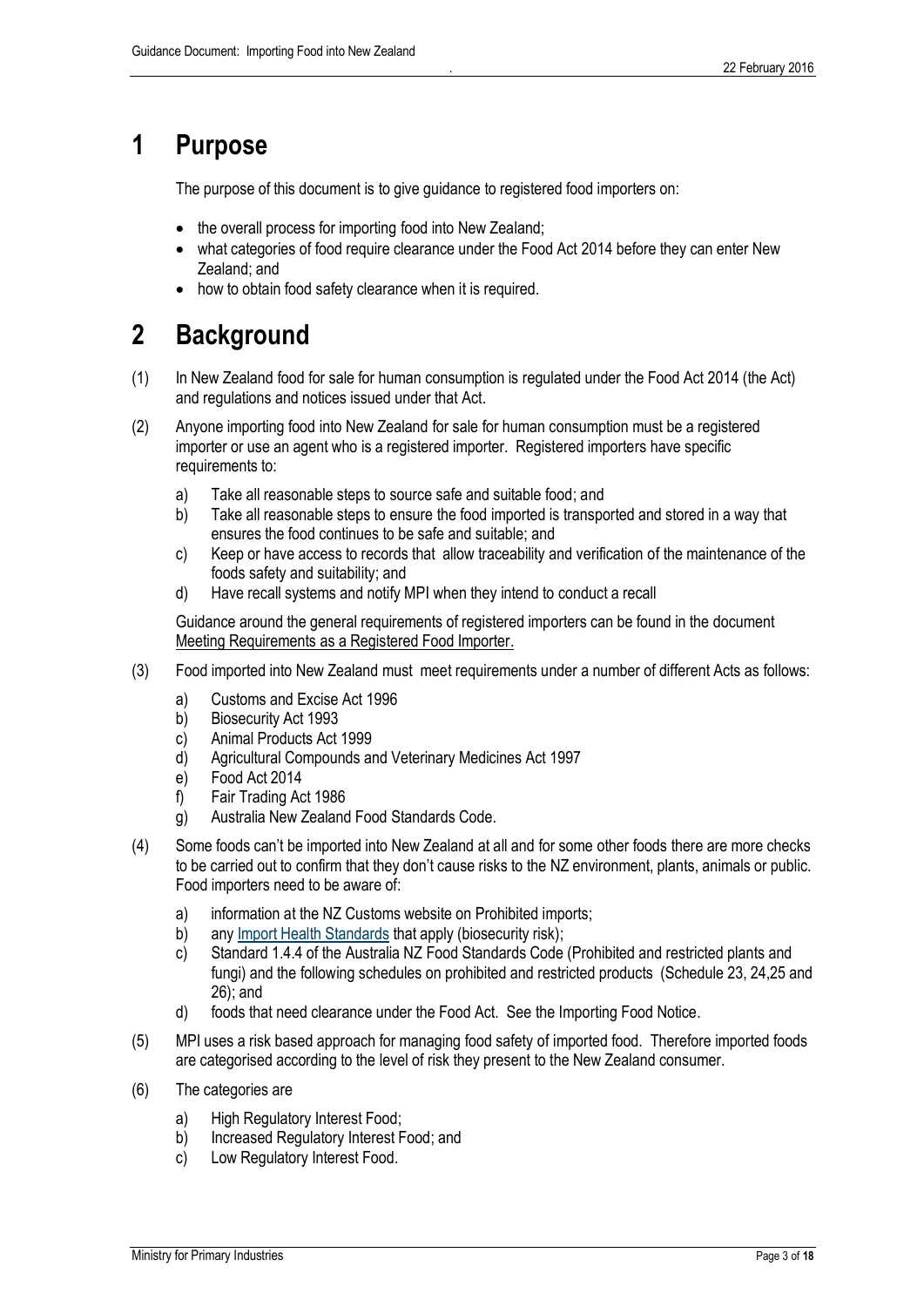# <span id="page-4-0"></span>**3 Definitions**

**Food** is defined in the Food Act 2014 and includes anything that is used, capable of being used, or represented as being for use, for human consumption (whether raw, prepared, or partly prepared).

**Food Safety Clearance** means clearance for entry into New Zealand by a Food Safety Officer after consideration of the safety and suitability of the food, as allowed for under Section 109 of Food Act 2014.

**High Regulatory Interest Food** means imported food that presents an increased risk to human health based on the food's inherent nature and hazards associated with it, the nature of its processing or handling, or the nature of the food safety controls in the country of origin; and

**Increased Regulatory Interest Food** means imported food for which there is some uncertainty or concern about the risk to the safety and suitability of the food.

**Lot or Batch** means a quantity of specific food which is prepared or packed under essentially the same conditions usually from a particular preparation or packing unit, and during a particular time ordinarily not exceeding 24 hours**.** 

**Low Regulatory Interest Food** means imported food that is neither High Regulatory Interest food nor Increased Regulatory interest food.

**Official certificate** means a certificate issued by, or under the control of the exporting country's competent authority, including by a certifying body recognized by the competent authority to issue such certificates.

**Specific product type** means the same food type, size bottle/packet, variety, brand, and is manufactured by the same company.

# <span id="page-4-1"></span>**4 Food Safety Clearance**

# <span id="page-4-2"></span>**4.1 What is food safety clearance?**

- (1) Food safety clearance is the permission for the imported food to enter New Zealand. Food safety clearance is given by a Food Safety Officer under the Food Act 2014.
- (2) To be given clearance for entry and to allow an importer to distribute food for sale, a food safety officer must be satisfied that:
	- a) the importer is a registered importer or acting through an agent who is; and
	- b) the food complies with all applicable requirements under the Food Act, Regulations and Notices under the Act including the Australia New Zealand Food Standards Code.
- (3) In order for a consignment of food to be given clearance, checks are made by a Food Safety Officer to ensure that the food complies with any clearance requirements applicable to the type of food. There are a number of different methods that can be used by the importer to demonstrate that the food meets clearance requirements (refer to section 4.4.).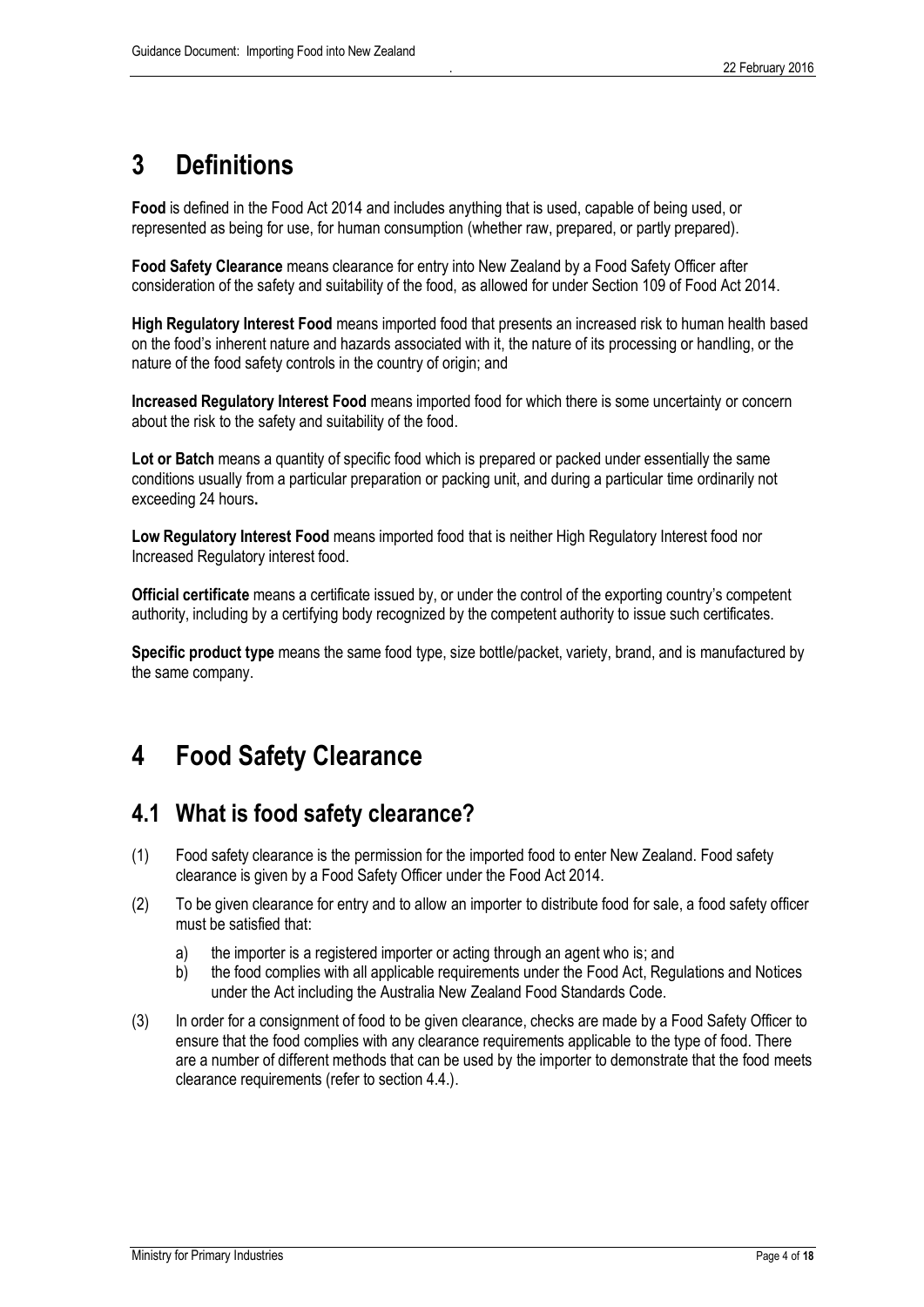# <span id="page-5-0"></span>**4.2 What foods require food safety clearance?**

- (1) Foods that are known to present an increased risk to human health are referred to as High Regulatory Interest (HRI) foods and **always** require food safety clearance.
- (2) Foods where there is uncertainty or concern about the risk they present to human health are called Foods of Increased Regulatory Interest (IRI). **Some** IRI foods require food safety clearance.
- (3) HRI and IRI foods are listed in the Importing Food Notice along with clearance requirements including the evidence required to confirm the food is safe and suitable for people to eat.
- (4) The only foods from Australia that require food safety clearance are:
	- a) bivalve molluscan shellfish and products containing them; and
	- b) bovine meat and meat products containing greater than 5% bovine meat.

# <span id="page-5-1"></span>**4.3 How to find out whether a food requires food safety clearance**

- (1) The Importing Food Notice is available on the MPI website. Foods that require food safety clearance are listed in Schedules 1 (HRI foods) and 2 (IRI foods).
- (2) For further help contact the MPI Central Clearing House:

Email: [imported.food@mpi.govt.nz](mailto:imported.food@mpi.govt.nz) Phone: (09) 909 6210 or (09) 909 6211

# <span id="page-5-2"></span>**4.4 How to meet clearance requirements**

- (1) There are different types of evidence that the importer can use to show that the food meets the requirements for clearance. The evidence options available depends on the food and where it comes from. More detail is given in the Importing Food Notice.
- (2) The types of evidence which may be required are as follows:
	- a) NZ Importer Assurance; Where a registered importer's business is audited and found to be acceptable MPI will issue a NZ Importer Assurance which can be used to facilitate clearance. Note: this was previously known as a Multiple Release Permit.
	- b) Manufacturer's Declaration; A declaration about the product, its origin or processing, by the manufacturer.
	- c) Official Certificates; For some foods country agreements are in place and MPI will recognise official certificates from certain agencies in these countries. More detail on the official certificates that are accepted is given in Appendix 2.
	- d) Results from Sampling and testing; Where sampling and testing is the required method MPI staff decide the frequency that consignments of that food from a specific supplier to a specific importer are sampled and tested.
	- e) Sample of food; for some Increased Regulatory Interest foods a sample is required prior to the product being cleared. In such instances clearance is not subject to the results of any testing.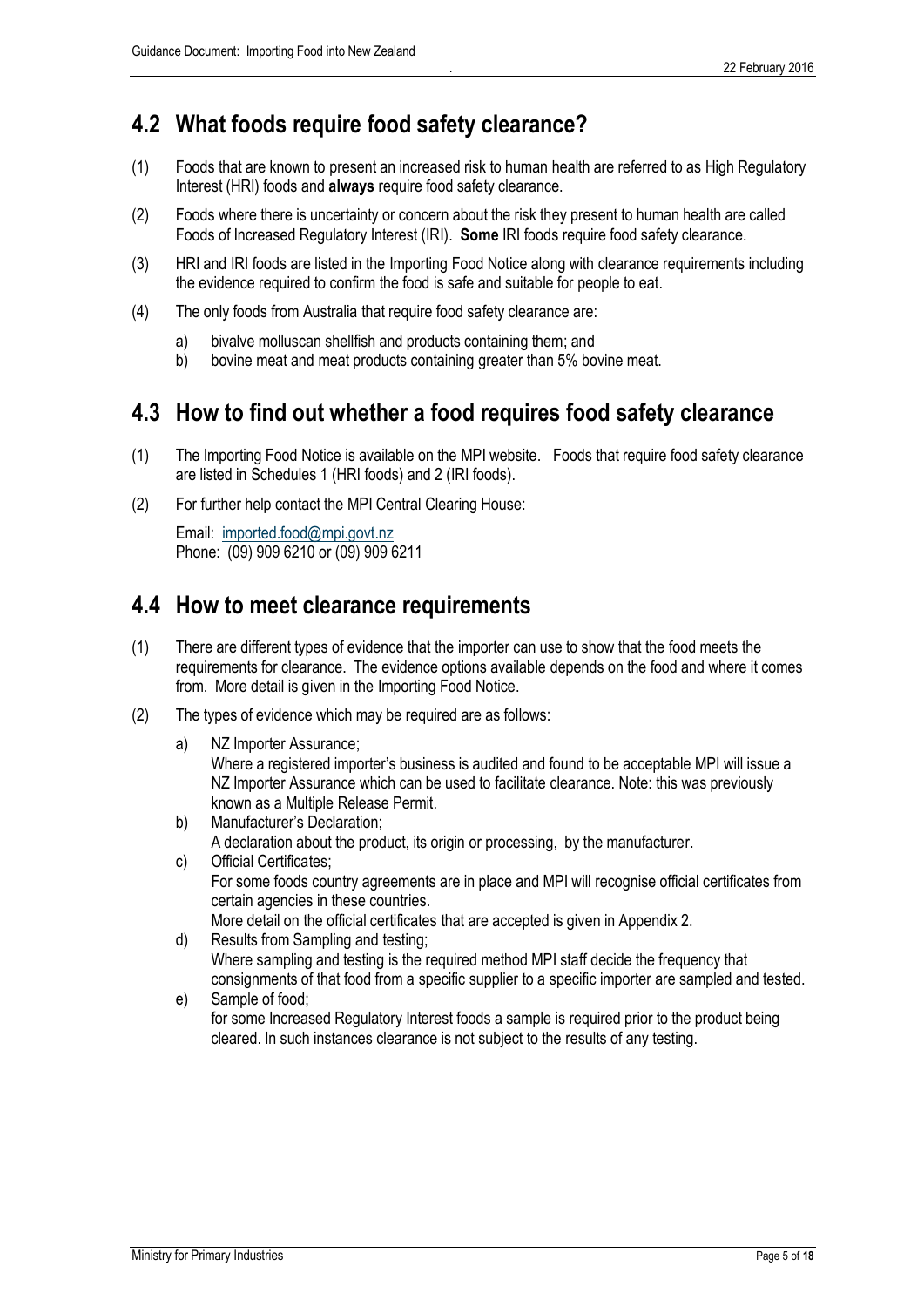# <span id="page-6-0"></span>**5 How to import food – the process**

# <span id="page-6-1"></span>**5.1 Complete an Import Entry**

- (1) All Food Imported into New Zealand must first be cleared by:
	- NZ Customs; and
	- MPI Biosecurity
- (2) Apply for your food to be imported by completing an Import Entry in the Customs Trade Single Window or via your customs broker. For further information on this visit [www.customs.govt.nz](http://www.customs.govt.nz/)

### **5.1.1 Consider making a Non-beef declaration if appropriate**

- (1) If you are importing a product that could be thought to contain beef, but either:
	- does not contain any beef; or
	- contains only minimal amounts of beef (less than 5% of the product is beef)

you should consider whether you can make a Non-beef Declaration on your Import Entry with Customs.

Making such a declaration will prevent food safety clearance being required inappropriately.

Examples of products where a Non-Beef Declaration may be made if appropriate are Margarines, Sausages, Stuffed Pasta and Noodles. A full l list of foods for which a Non-Beef Declaration can be made if applicable is given in Appendix 1.

# <span id="page-6-2"></span>**5.2 Receive notification that food safety clearance is needed**

(1) Once NZ Customs and MPI Biosecurity have confirmed that the food meets customs and biosecurity requirements, most food is free to enter New Zealand. When the food requires food safety clearance, the customs system lets the importer or customs broker that this is the case.

# <span id="page-6-3"></span>**5.3 Get Food Safety Clearance**

(1) Food Safety Clearance is managed by MPI Central Clearing House and Food Safety Officers (FSOs). Contact details are: Central Clearing House MPI – Verification Services 19 Richard Pearse Drive, Airport Oaks, Auckland PO Box 53030, Mangere, Auckland 2022 Email: [imported.food@mpi.govt.nz](mailto:imported.food@mpi.govt.nz) Phone: (09) 909 6210 or (09) 909 6211

# <span id="page-6-4"></span>**Step 1: Request Food Safety Clearance**

- (2) There are two ways to request food clearance:
	- a) Using Trade Single Window [\(www.tsw.govt.nz\)](http://www.tsw.govt.nz/); or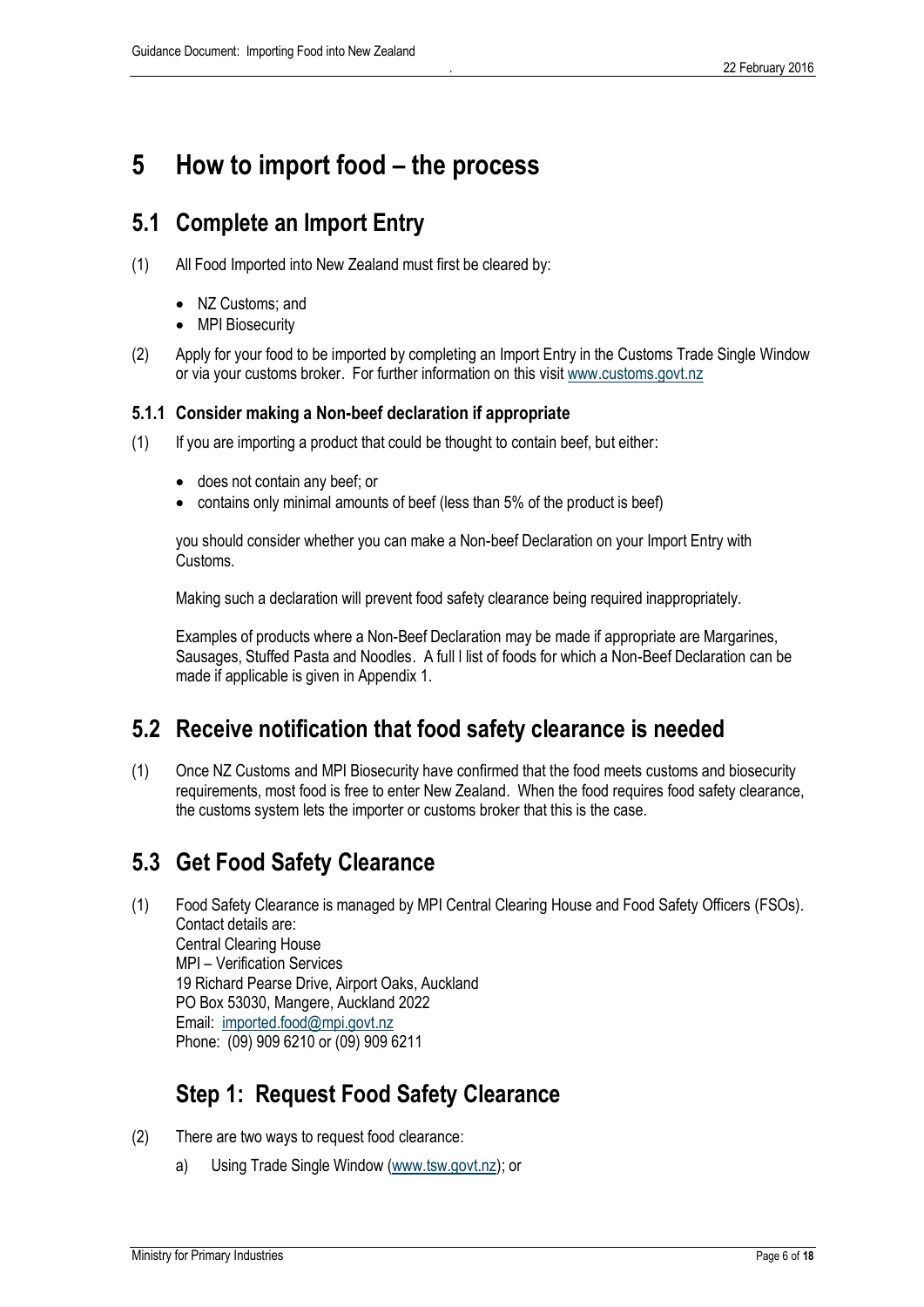b) Emailing a Food Safety Clearance Application form to the Central Clearing House. All the fields must be filled in.

# <span id="page-7-0"></span>**Step 2: Make sure all relevant information is sent to the Central Clearing House**

- (3) To make sure product is cleared quickly you must either upload into Trade Single Window or email the clearing house the following information when you are told that food safety clearance is required.
	- a) the invoice for the consignment;
	- b) the bill of lading or air way bill for the consignment;
	- c) any official certificate or manufacturer's declarations needed.
- (4) There are different types of official certificates that may be required to get food safety clearance. This depends on agreements between governments. A list of official certificates is given in Appendix 2 of this document.
- (5) Where an official certificate or manufacturer's declaration is the method of confirming safety and suitability then a separate certificate or declaration is required for each food type which is:
	- a) conveyed by the same means of transport; and
	- b) consigned by a single consigner; and
	- c) from the same country or geographic region of harvest, production or manufacture.

# <span id="page-7-1"></span>**Step 3: Get food inspected, sampled and tested**

- (6) Consignments of food cleared after review of an official certificate or manufacturer's declaration may also be inspected. The inspection rate is based on the product, supplier, country of origin, importer, frequency of import and any government to government agreements.
- (7) Some foods must be cleared by sampling and testing. In this situation it is up to the FSO to decide how often consignments of such foods from a specific supplier to the particular importer are tested. This is based on how well requirements have been met in the past by the importer and the frequency of import.
- (8) If the consignment requires sampling and testing the MPI staff (FSO) will let the importer know and direct them to transport the product to a place where it can be held until food safety clearance is given.
- (9) Where inspection, or sampling and testing, of a consignment is required:
	- a) the importer must:
		- i) let the FSO know where the food is located.
		- ii) move the food to a specific place if asked to by the FSO
		- iii) give the FSO access to sample the food
		- iv) supply a full inventory of the consignment, including lot details, so the FSO can confirm that the full consignment has been held and is available for sampling.
		- v) select an Approved Laboratory for testing of the samples. A list of Approved laboratories for food import testing is available on the MPI website.
		- vi) pay for any movement of the food, sampling or testing.
		- vii) supply the results of the testing to the FSO no later than 3 months from the date of sampling. Note results will not normally be released by the laboratory unless payment has been arranged by the importer. For laboratory costs, the importer should contact the listed laboratories directly.
	- b) The importer may not pre-select samples or sample their own consignment.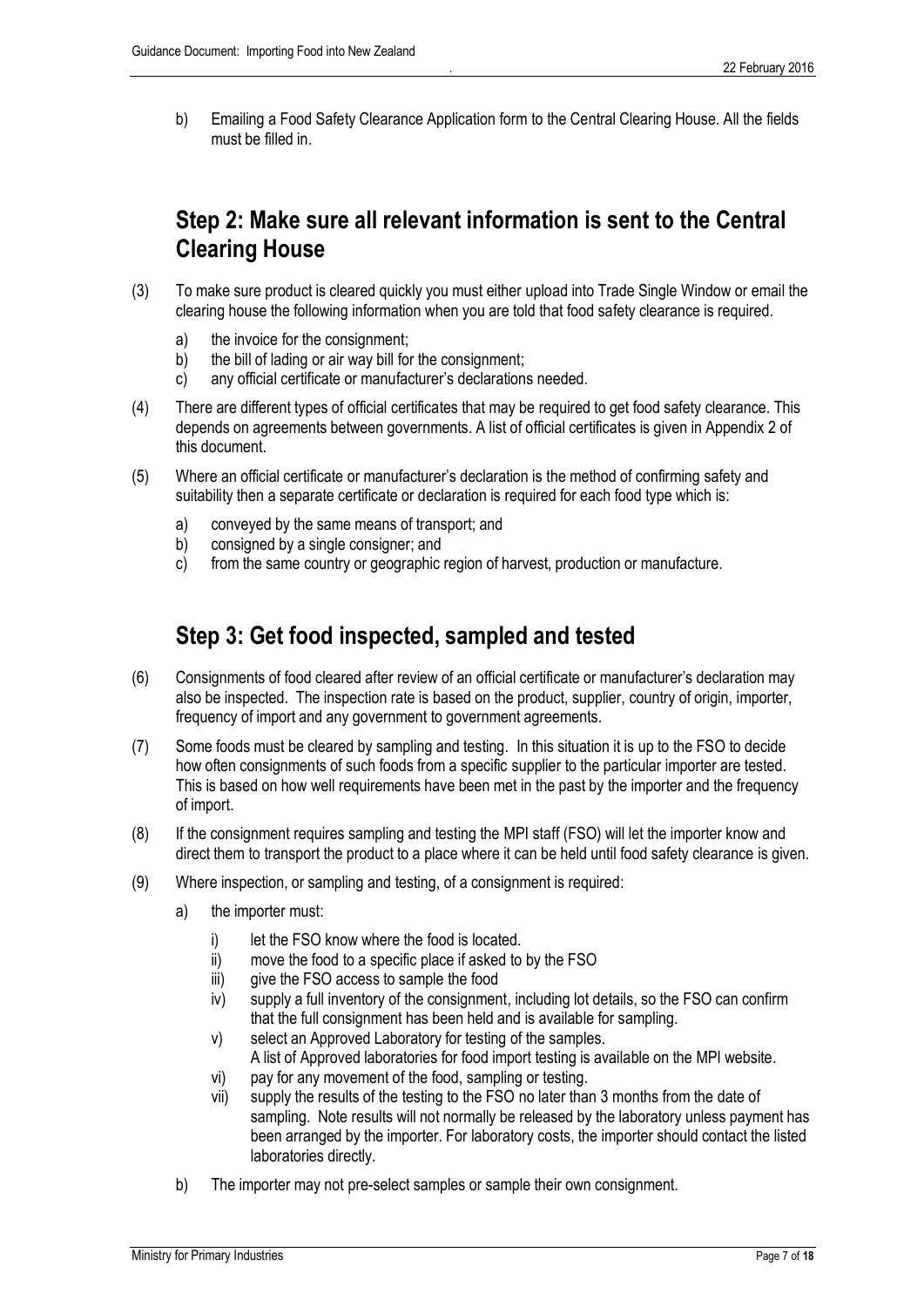- c) the FSO will:
	- i) check the lot numbers and other identification of the consignment to ensure that appropriate and representative samples are taken for testing.
	- ii) select the appropriate products and number of lots for testing. take samples of the product
	- iii) individually label each sample, seal samples with sample tape and complete the laboratory sample form that will accompany the samples. A copy of the laboratory sample submission form will be placed in the container with the samples and the container will be sealed by the FSO.
	- iv) transport the samples to the to the laboratory selected by the importer.
- d) Samples will be taken from each specific product type of food requiring clearance. Specific product type means the same food type, size bottle/packet, variety, brand, and is manufactured by the same company.
- e) The number of lots sampled for each product type will be based on the number of lots in the consignment.
- f) We do not allow retesting of a batch or lot of food where the test results exceed the clearance limits except when directed to do so by the Chief Executive of MPI. The Chief Executive may only give such direction where there is a critical non-compliance at the laboratory which may have impacted the integrity of the results.
- g) Retesting is not allowed is because the distribution of the hazards in food is uneven and a second or third test with a result lower than the limit does not mean that the food is safe.
- h) Samples taken are considered to be representative of the food

# <span id="page-8-0"></span>**Step 4: Receive clearance and directions**

- (10) Food Safety clearance may be given with or without direction.
	- a) Direction may be given where:
		- i) the food needs to be re-located to enable inspection and sampling;
		- ii) the hazard in the food is to be managed by further processing in New Zealand;
		- iii) the food is to be relabelled prior to sale; or
		- iv) food has failed the clearance requirements, or is not considered safe or suitable.
	- b) Direction may be to:
		- i) arrange for inspection and sampling;
		- ii) denature or destroy the food to prevent distribution or use;
		- iii) re-export back to the country it came from;
		- iv) re- process the food where the food can be made safe by an appropriate processing step; or
		- v) re-label the food to comply with the Australia New Zealand Food Standard Code.

# <span id="page-8-1"></span>**6 Management of non-compliant consignments**

## <span id="page-8-2"></span>**6.1 Failed lots**

- (1) Lots that are tested and fail the import criteria, are not permitted to be distributed for sale or consumption.
- (2) The importer is normally given five working days to provide written advice to MPI as to what they intend to do with the failed lots and their intentions for the remaining, untested, lots in the consignment.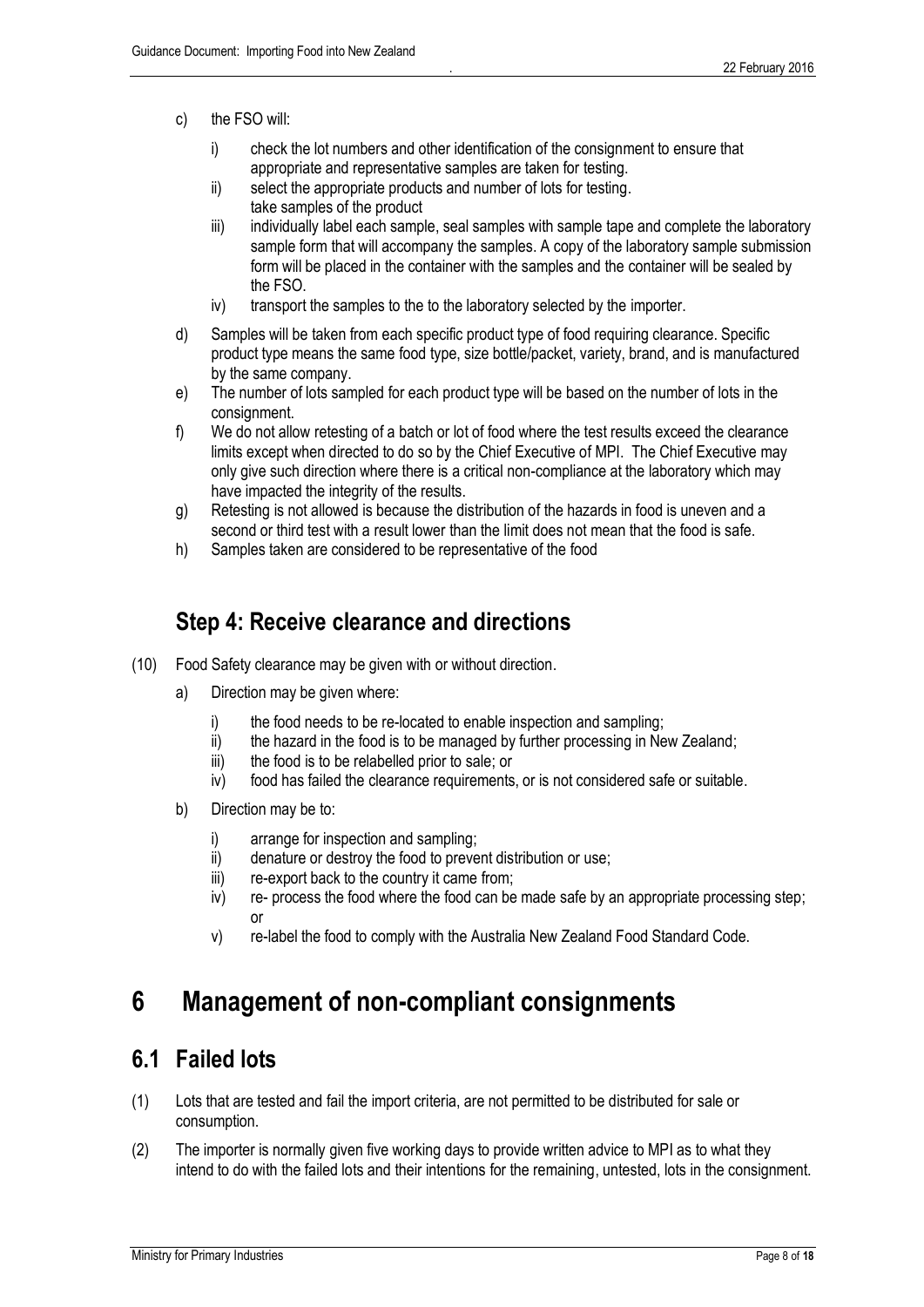Failure to notify MPI within ten working days may result in seizure and destruction of the consignment, in accordance with the Food Act.

- (3) Failed lots must be disposed of in a manner approved by MPI.
- (4) The importer is liable for all seizure and disposal costs for imported product that is non-compliant or otherwise not safe or suitable.
- (5) If an importer fails to carry out the directions given by the FSO as part of clearance, they are in breach of the Food Act and could be fined and prosecuted under the Act. This may also result in cancellation of the importer's registration and, therefore, the ability to import food.

# <span id="page-9-0"></span>**6.2 Options for untested lots**

- (1) Untested lots of the same specific product type from a non-compliant consignment may be subsequently tested and clearance requested for these specific lots rather than the full consignment.
- (2) If untested lots are not subsequently sampled and tested they must be disposed of in the manner as directed by a MPI.

# <span id="page-9-1"></span>**7 Management of food before it is cleared**

- (1) The legislation requires that until clearance is given the registered importer must ensure the imported food is:
	- a) stored away from other food; and
	- b) clearly labelled; and
	- c) not sold; and
	- d) not eaten.
- (2) In order to meet this requirement, importers should:
	- a) hold food waiting for clearance in designated and clearly identified locations;
	- b) make sure that all staff are adequately trained on procedures for holding uncleared imported food; and
	- c) clearly label food waiting clearance to indicate that it is on hold.

# <span id="page-9-2"></span>**8 Food for personal consumption or use as trade samples**

- (1) Imports for personal use or for use as trade samples may be captured by NZ Customs as part of the import entry process and the importer could be requested to obtain food safety clearance of that food if it is HRI or IRI. In this situation an MPI FSO will review the details of the consignment to establish what it is and what it will be used for. They will consider
	- a) the quantity of the food;
	- b) the type of product (the nature of the food);
	- c) the behaviour of the importer; and
	- d) intended product use.
- (2) As a guideline, the following amounts are considered by MPI as appropriate for personal use or for trade samples:
	- a) for food in liquid form: up to 10 Litres;
	- b) for food not in liquid form: up to 10 Kilograms;
	- c) for concentrated liquid food which are used in the preparation of other food or are not usually consumed unless as part of a prepared food e.g. fruit juice concentrate; not more than 2 Litres;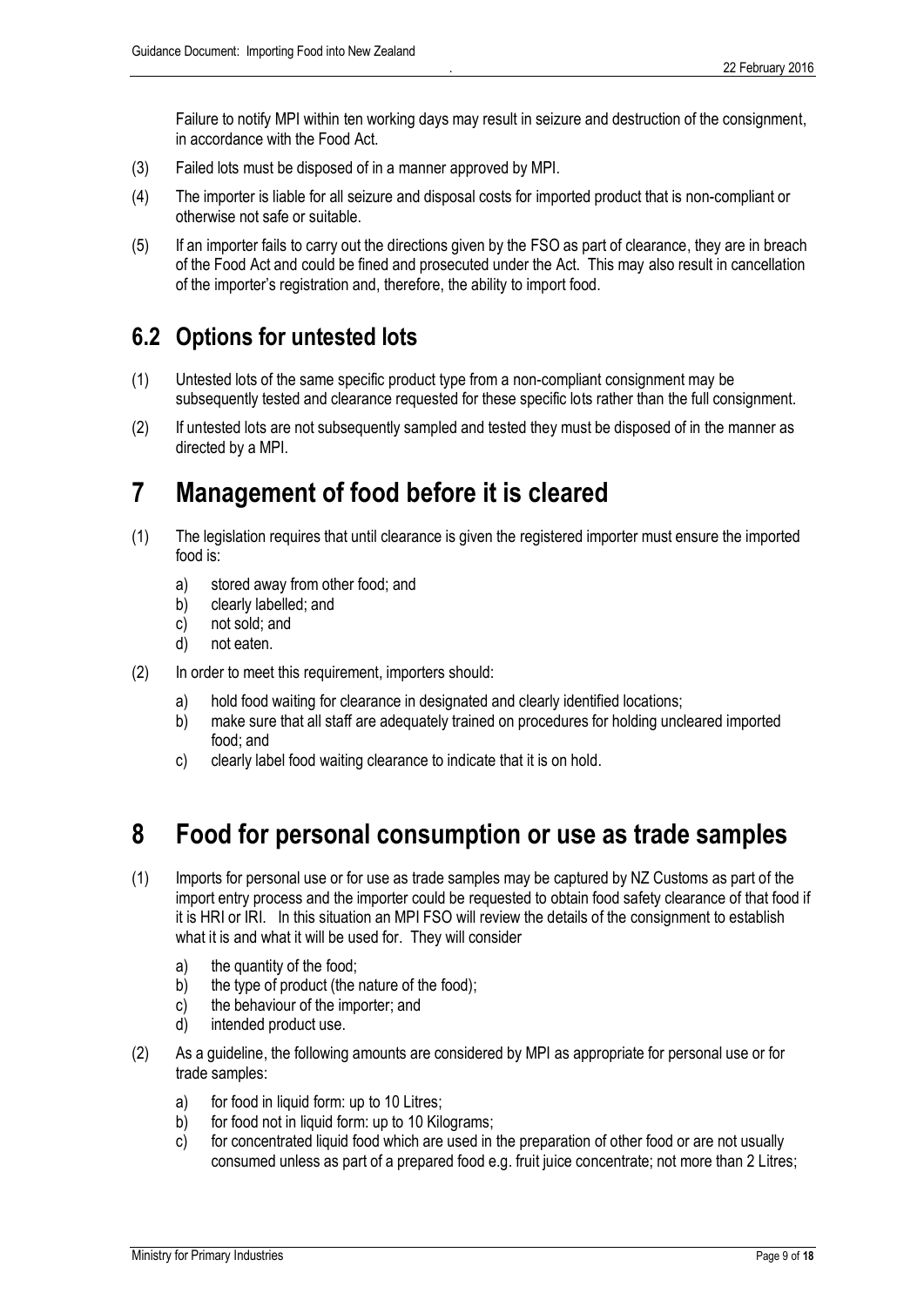- d) for moisture reduced food , other than liquid food, which are used in the preparation of other food or are not usually consumed unless as part of a prepared food e.g., a powdered drink base: not more than 2 Kilograms; and
- e) for spices which are used in the preparation of other food or are not usually consumed unless as part of a prepared food: not more than 1 Kilogram.
- (3) Importers importing HRI or IRI foods for personal consumption or for trade samples will be required to sign a declaration that the products are for personal use or trade samples and that they understand it is an offence for the food to be sold.
- (4) Where trade samples are being imported for human consumption the FSO may require that the food should be subject to the same requirements as if it is imported for sale.
- (5) Irrespective of the quantity of the food the FSO may still make a decision that the food must be treated as a commercial quantity which should be subject to the same requirements as if it is imported for sale.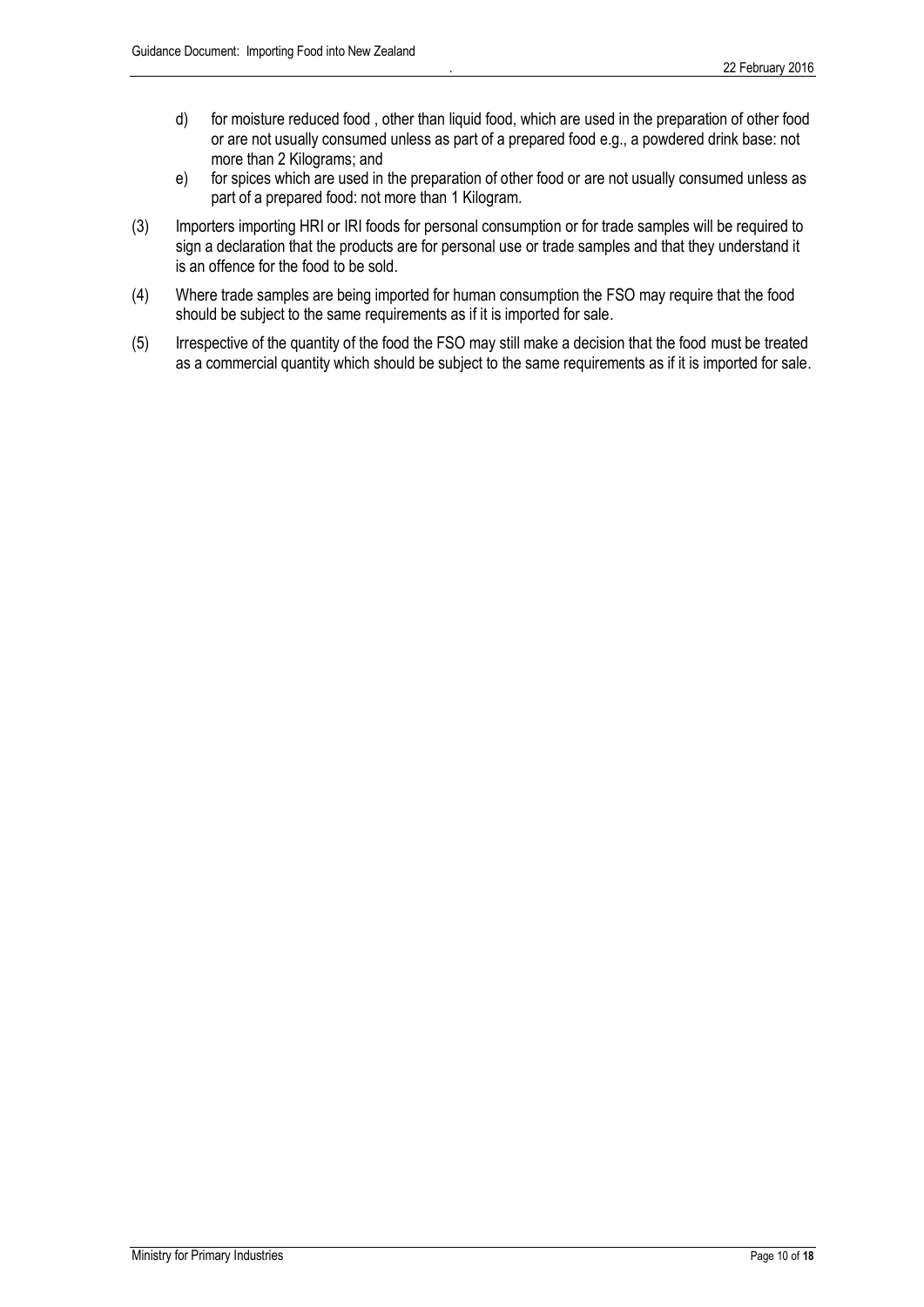# <span id="page-11-0"></span>**9 Returned New Zealand exports**

- (1) Food exported from New Zealand can only be considered returned New Zealand export only if it has been rejected prior to clearing Customs in the destination country.
- (2) All exporters of foods containing animal products (meat, seafood, dairy, honey) are legally obliged to notify MPI should their export be rejected by an importing country or the export is turned around during transit.
- (3) Following Biosecurity clearance all returned New Zealand foods (i.e. originally exported from New Zealand) which have been rejected by the importing country or turned around in transit are subject to specific MPI import requirements as follows:
	- a) Returned animal products (excluding dairy) are regulated under the Animal Products Act 1999 and associated requirements under OMAR 01/172. An Animal Products Officer (APO) is responsible for assessing the returned food. Should the food be intended for sale on the domestic market, the APO must seek confirmation from a FSO prior to releasing the food. Note: Although outside the scope of this document, OMAR 01/172 also applies to returned animal products for animal consumption or industrial/technical uses;
	- b) Returned dairy products are regulated under the Animal Products Act 1999. The requirements for returned dairy product will differ depending on the reason for the return and intended use when re-imported into New Zealand. The exporter/importer should email full details to: food.assurance@mpi.govt.nz before product is returned.
	- c) Returned 'other' foods that come to the attention of MPI is assessed on a case-by-case basis by a FSO to determine disposition.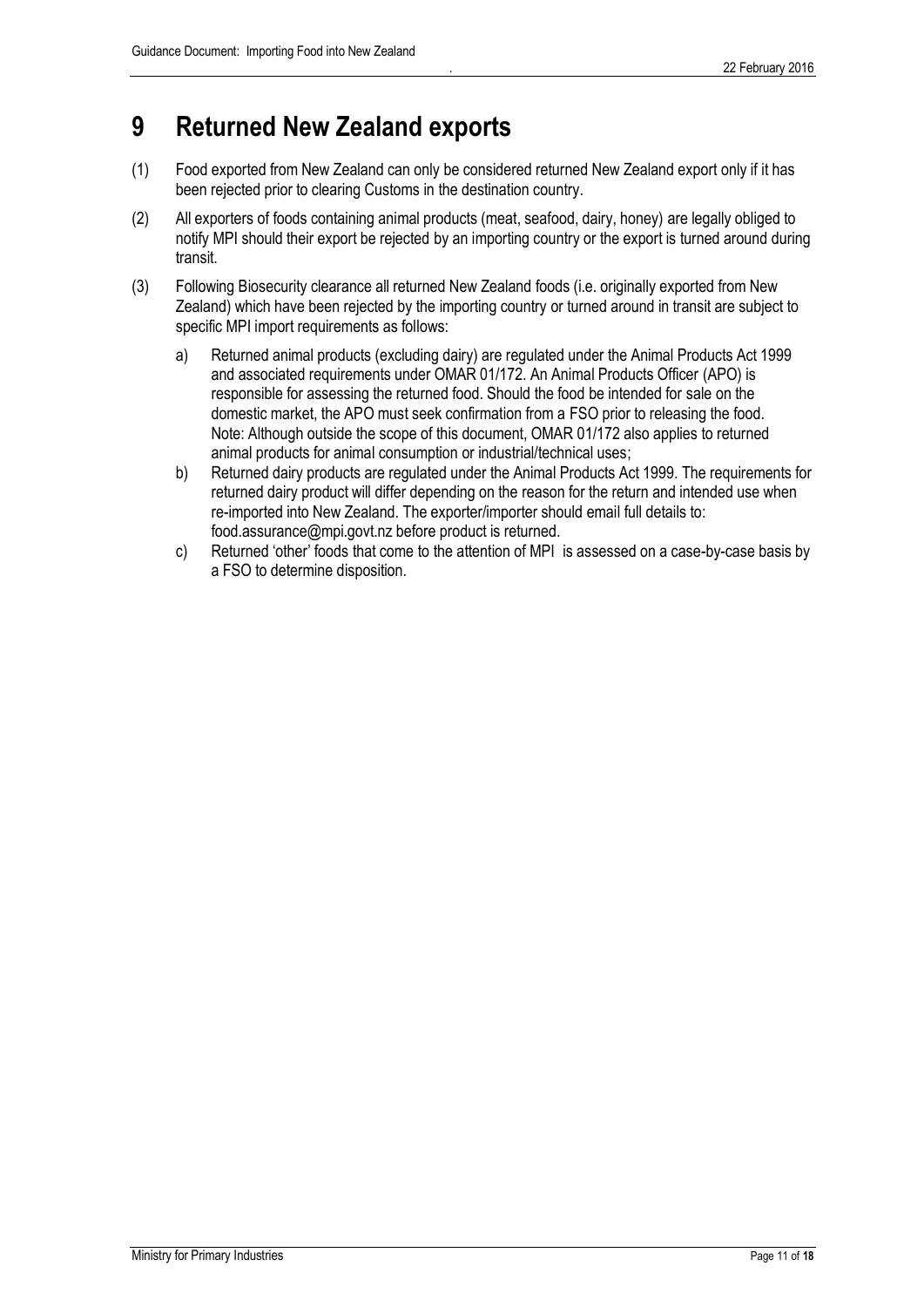# <span id="page-12-0"></span>**Appendix 1: Foods for which non-beef declarations may be made**

- (1) There is a provision in the Import Entry to make a "Non-Beef" declaration, where the product is one that could be thought to contain beef, but either:
	- a) does not contain any beef; or
	- b) contains only minimal amounts of beef (less than 5% of the product is beef)
- (2) The following is a full l list of foods for which a Non-Beef Declaration can be made if applicable.

| "NON-BEEF DECLARATION"<br>If product does not contain bovine ingredients, importer or Customs agent can declare "no beef" for product<br>captured under the following:                             |                                                                                                          |  |  |
|----------------------------------------------------------------------------------------------------------------------------------------------------------------------------------------------------|----------------------------------------------------------------------------------------------------------|--|--|
| 0210 Meat and edible meat offal, salted, in brine, dried or smoked; edible flours and meals of meat or meat offal                                                                                  |                                                                                                          |  |  |
| 0210.99.30.                                                                                                                                                                                        | Other Including Edible Flours And Meals Of Meat Or Meat Offal - Other Animals                            |  |  |
| 0504 Guts, bladders and stomachs of animals (other than fish), whole and pieces thereof, fresh, chilled, frozen, salted,<br>in brine, dried or smoked                                              |                                                                                                          |  |  |
| 0504.00.00.49J                                                                                                                                                                                     | Vells (Rennet Bags).                                                                                     |  |  |
| 0504.00.00.89H                                                                                                                                                                                     | Other Guts Bladders And Stomachs Of Animals- Whole And Pieces Thereof                                    |  |  |
| 0506 Bones and horn-cores, un-worked, defatted, simply prepared (but not cut to shape), treated with acid or de-<br>gelatinised; powder and waste of these products                                |                                                                                                          |  |  |
| 0506.10.00.00F                                                                                                                                                                                     | Ossein and Bones Treated with Acid                                                                       |  |  |
| 0506.90.00.01C                                                                                                                                                                                     | Bone Meal or Powder                                                                                      |  |  |
|                                                                                                                                                                                                    | 1502 Fats of bovine animals, sheep or goats, other than those of heading 15.03                           |  |  |
| 1502.90.00.10E                                                                                                                                                                                     | Fats Of Bovine Animals Sheep Or Goats From Bones Or Waste Crude                                          |  |  |
| 1502.90.00.15F                                                                                                                                                                                     | Refined Fats From Bones Or Waste Of Bovine Animals Sheep Or Goats - Neats Foot                           |  |  |
| 1502.90.00.19J                                                                                                                                                                                     | Refined Fats From Bones Or Waste Of Bovine Animals Sheep Or Goats - Other                                |  |  |
| 1502.10.00.10F                                                                                                                                                                                     | <b>Edible Tallow Obtained From Beef Fat</b>                                                              |  |  |
| 1502.10.00.15G                                                                                                                                                                                     | Edible Tallow Obtained From Bovine (Other Than Beef) Sheep Or Goat Fats                                  |  |  |
| 1502.90.00.29F                                                                                                                                                                                     | Bovine Sheep Or Goat Fats Other Than From Bones Or Waste Other Than Tallow                               |  |  |
| 1503 Lard stearin, lard oil, oleo-stearin, oleo-oil and tallow oil, not emulsified or mixed or otherwise prepared                                                                                  |                                                                                                          |  |  |
| 1503.00.01.00K                                                                                                                                                                                     | Oleo Oil                                                                                                 |  |  |
| 1503.00.09.01J                                                                                                                                                                                     | <b>Edible Stearin</b>                                                                                    |  |  |
| 1503.00.09.09D                                                                                                                                                                                     | Other Lard Stearin Lard Oil Etc                                                                          |  |  |
|                                                                                                                                                                                                    | 1506 Other animal fats and oils and their fractions, whether or not refined, but not chemically modified |  |  |
| 1506.00.00.01F                                                                                                                                                                                     | Fractions Of Other Animal Fats And Oils                                                                  |  |  |
| 1506.00.00.11C                                                                                                                                                                                     | Other Crude Animal Fats And Oils Other Than Fractions                                                    |  |  |
| 1506.00.00.19J                                                                                                                                                                                     | Other Refined Animal Fats And Oils Other Than Fractions                                                  |  |  |
| 1516.10.00 Animal fats and oils and their fractions                                                                                                                                                |                                                                                                          |  |  |
| 1516.10.00.09B                                                                                                                                                                                     | Other Animal Fats And Oils And Their Fractions                                                           |  |  |
| 1517 Margarine; edible mixtures or preparations of animal or vegetable fats or oils or of fractions of different fats or oils<br>of this Chapter, other than edible fats or oils of heading 15.16: |                                                                                                          |  |  |
| 1517.10.00.01E                                                                                                                                                                                     | Polyunsaturated Margarine                                                                                |  |  |
| 1517.10.00.09L                                                                                                                                                                                     | Saturated Table Margarine                                                                                |  |  |
| 1517.10.00.11B                                                                                                                                                                                     | <b>Other Polyunsaturated Margarine</b>                                                                   |  |  |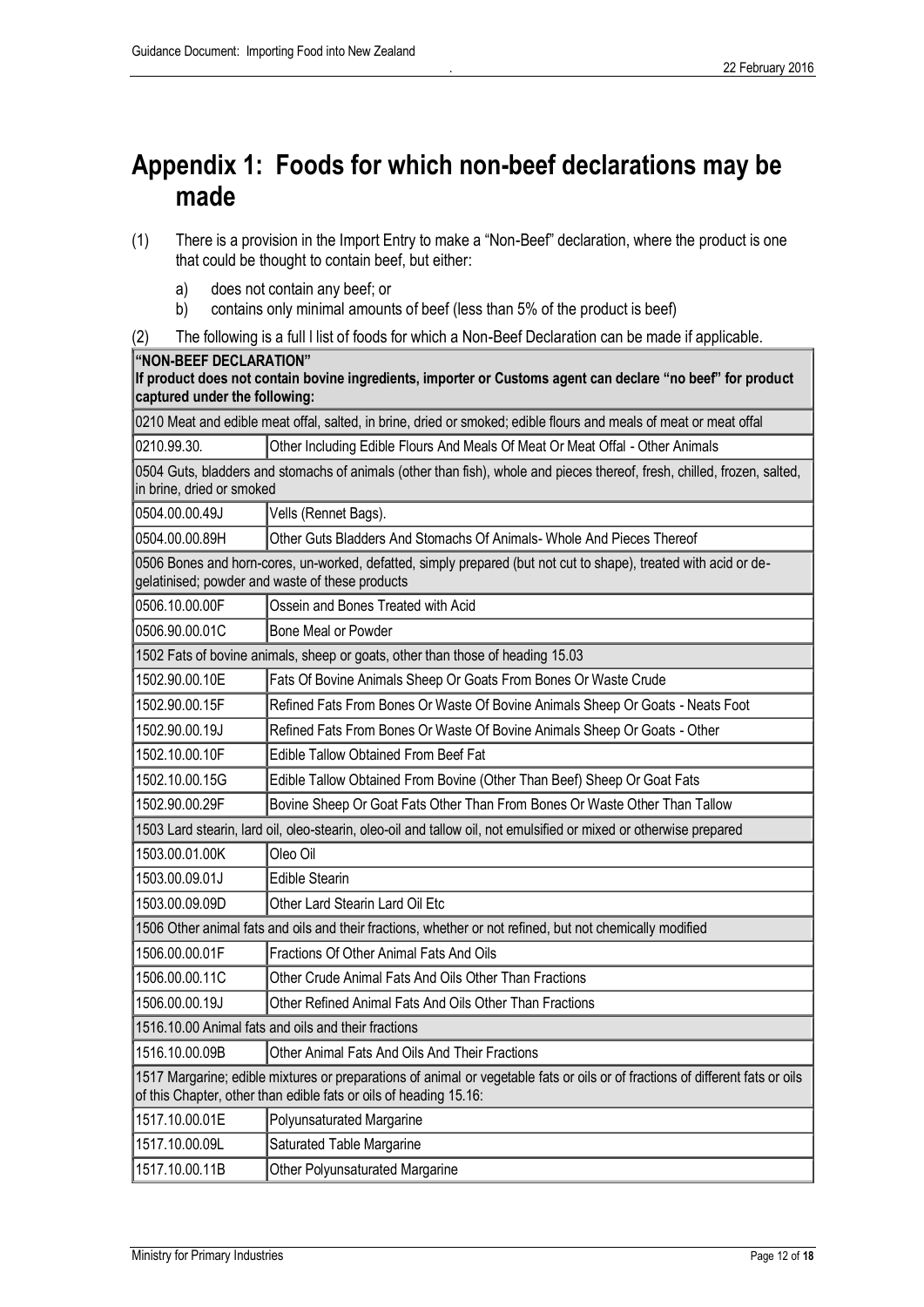| 1517.10.00.19H                                                                                                                                                                                                         | <b>Other Saturated Margarine</b>                                                                            |  |
|------------------------------------------------------------------------------------------------------------------------------------------------------------------------------------------------------------------------|-------------------------------------------------------------------------------------------------------------|--|
| 1517.10.00.29E                                                                                                                                                                                                         | Other Margarine Not Liquid                                                                                  |  |
| 1517.90.01.02J                                                                                                                                                                                                         | Edible Mould Release Preparations In Aerosol Containers With CFC's                                          |  |
| 1517.90.01.08H                                                                                                                                                                                                         | Edible Mould Release Preparations In Aerosol Containers With No CFC's                                       |  |
| 1517.90.01.19C                                                                                                                                                                                                         | Edible Mould Release Preparations Not In Aerosol Containers                                                 |  |
| 1517.90.09.01A                                                                                                                                                                                                         | Polyunsaturated Liquid Margarine                                                                            |  |
| 1517.90.09.09G                                                                                                                                                                                                         | Saturated Liquid Margarine                                                                                  |  |
| 1517.90.09.19D                                                                                                                                                                                                         | Other Liquid Margarine                                                                                      |  |
| 1517.90.19.02E                                                                                                                                                                                                         | Other Edible Mixtures In Aerosol Containers With CFC's                                                      |  |
| 1517.90.19.08D                                                                                                                                                                                                         | Other Edible Mixtures In Aerosol Containers Without CFC's                                                   |  |
| 1517.90.19.19K                                                                                                                                                                                                         | Other Edible Mixtures Not In Aerosol Containers                                                             |  |
|                                                                                                                                                                                                                        | 1601 Sausages and similar products, of meat, meat offal or blood; food preparations based on these products |  |
| 1601.00.00.01A                                                                                                                                                                                                         | Chicken Sausages                                                                                            |  |
| 1601.00.00.09G                                                                                                                                                                                                         | <b>Turkey Sausages</b>                                                                                      |  |
| 1601.00.00.11J                                                                                                                                                                                                         | Duck Sausages                                                                                               |  |
| 1601.00.00.19D                                                                                                                                                                                                         | Sausages Of Other Poultry                                                                                   |  |
| 1601.00.00.29A                                                                                                                                                                                                         | Sausages Of Other Than Poultry                                                                              |  |
| 1602 Other prepared or preserved meat, meat offal or blood                                                                                                                                                             |                                                                                                             |  |
| 1602.10.01.00A                                                                                                                                                                                                         | Homogenised Preparations Of Meat Etc In Cans Or Jars With Vegetables Etc And Meat Pastes                    |  |
| 1602.10.09.11H                                                                                                                                                                                                         | Other Kinds Of Tongues Homogenised Preparations In Cans Or Jars                                             |  |
| 1602.10.09.29L                                                                                                                                                                                                         | Other Meats Homogenised Preparations In Cans Or Jars                                                        |  |
| 1602.10.19.00H                                                                                                                                                                                                         | Homogenised Preparations Of Meats Etc Other Than In Cans Or Jars                                            |  |
| 1602.20.09.00F                                                                                                                                                                                                         | Homogenised Preparations Of Liver Other Than Pates De Foie Gras                                             |  |
| 1602.90.01.00L                                                                                                                                                                                                         | Preparations Of Blood                                                                                       |  |
| 1602.90.11.00F                                                                                                                                                                                                         | Other Meat Preparations In Cans Or Jars With Vegetables Etc                                                 |  |
| 1602.90.19.19H                                                                                                                                                                                                         | Other Meat Prepared In Cans Or Jars                                                                         |  |
| 1602.90.29.00B                                                                                                                                                                                                         | Other Meat Prepared Packed Other Than In Cans Or Jars                                                       |  |
| 1603 Extracts and juices of meat, fish or crustaceans, molluscs or other aquatic invertebrates                                                                                                                         |                                                                                                             |  |
| 1603.00.01.01D                                                                                                                                                                                                         | <b>Meat Extracts</b>                                                                                        |  |
| 1603.00.01.09K                                                                                                                                                                                                         | <b>Meat Juices</b>                                                                                          |  |
| 1902 Pasta, whether or not cooked or stuffed (with meat or other substances) or otherwise prepared, such as spaghetti,<br>macaroni, noodles, lasagne, gnocchi, ravioli, cannelloni; couscous, whether or not prepared: |                                                                                                             |  |
| 1902.20.00.00H                                                                                                                                                                                                         | <b>Stuffed Pasta</b>                                                                                        |  |
| 1902.30.01.01F                                                                                                                                                                                                         | Dried Noodle Cake With Flavour Sachet                                                                       |  |
| 1902.30.01.09A                                                                                                                                                                                                         | Other Pasta In Combination With Other Food Substances Other Than Dried Noodle Cake                          |  |
| 2103 Sauces and preparations therefore; mixed condiments and mixed seasonings; mustard flour and meal and<br>prepared mustard                                                                                          |                                                                                                             |  |
| 2103.90.00.15D                                                                                                                                                                                                         | Other Sauces Not Elsewhere Specified                                                                        |  |
| 2103.90.00.27H                                                                                                                                                                                                         | Mixed Condiments - Other                                                                                    |  |
| 2103.90.00.39A                                                                                                                                                                                                         | Mixed Seasonings - Other                                                                                    |  |
| 2103.90.00.10C                                                                                                                                                                                                         | Sauces containing peanuts                                                                                   |  |
| 2103.90.00.23E                                                                                                                                                                                                         | Mixed Condiments containing peanuts                                                                         |  |
| 2103.90.00.33B                                                                                                                                                                                                         | Mixed Seasonings containing peanuts                                                                         |  |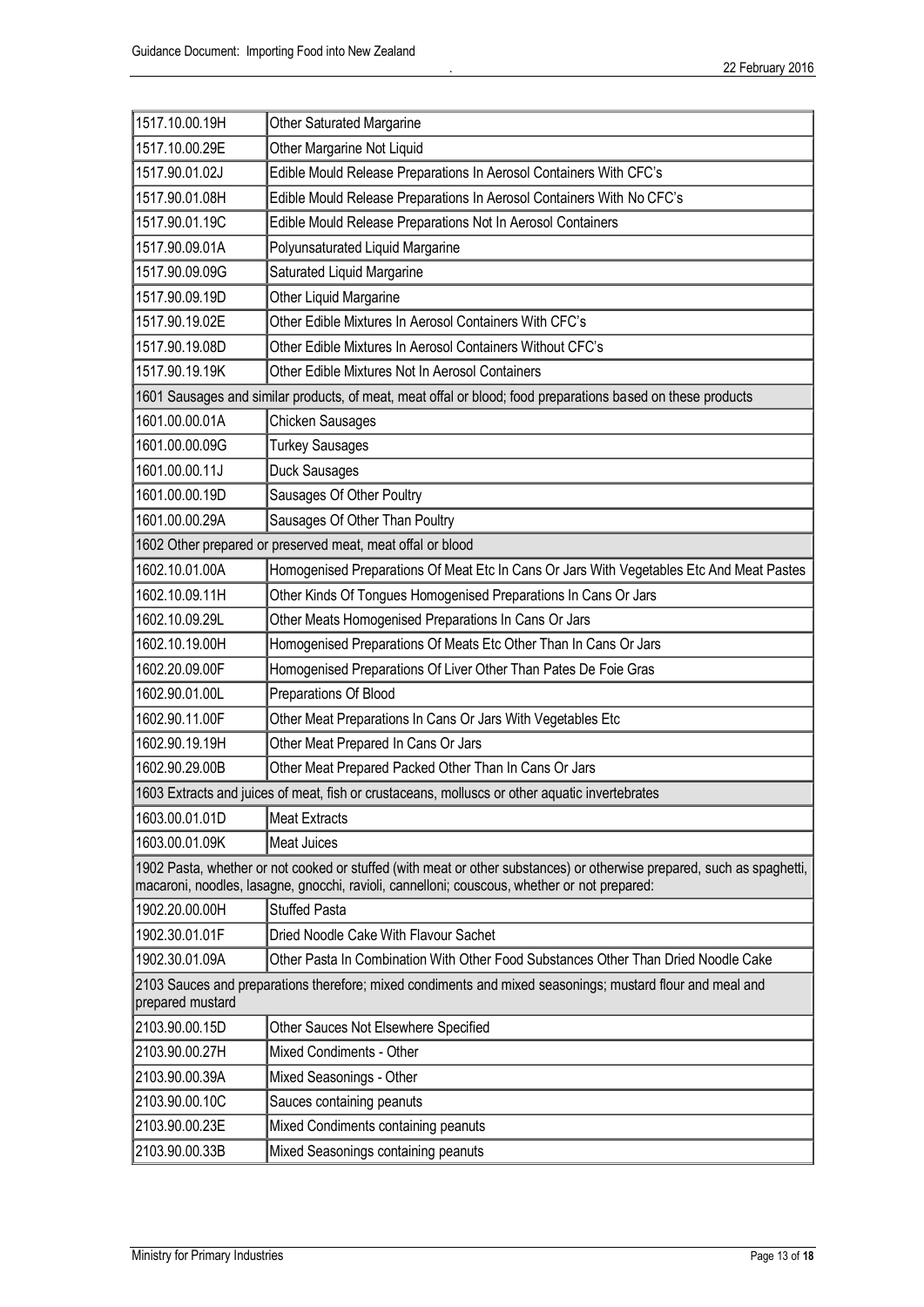| 2104 Soups and broths and preparations therefore; homogenized composite food preparations |                                                                                  |  |
|-------------------------------------------------------------------------------------------|----------------------------------------------------------------------------------|--|
| 2104.10.09.41K                                                                            | Soups And Broths Etc Of Meat                                                     |  |
| 2104.10.09.49E                                                                            | Soups And Broths Etc Other Than Meat And Vegetable                               |  |
| 2104.20.00.00J                                                                            | Homogenised Composite Food Preparations                                          |  |
| 2106 Food preparations not elsewhere specified or included                                |                                                                                  |  |
| 2106.10.09.00J                                                                            | Protein Concentrates Other Than TVP                                              |  |
| 2106.90.99.01E                                                                            | Mixtures Of Chemicals & Foodstuffs Of A Kind Used In The Prep Of Human Foodstuff |  |
| 2106.90.99.79A                                                                            | Other Food Preps Not Listed Elsewhere                                            |  |
| 3507 Enzymes; prepared enzymes not elsewhere specified or included                        |                                                                                  |  |
| 3507.10.01.00G                                                                            | Flavoured Coloured Or Simply Prep Rennet & Concentrates Thereof                  |  |
| 3507.10.09.00H                                                                            | Rennet Other Than Flavoured Coloured Or Simply Prepared                          |  |
| 3507.90.00.00K                                                                            | Prepared Enzymes Other Than Rennet                                               |  |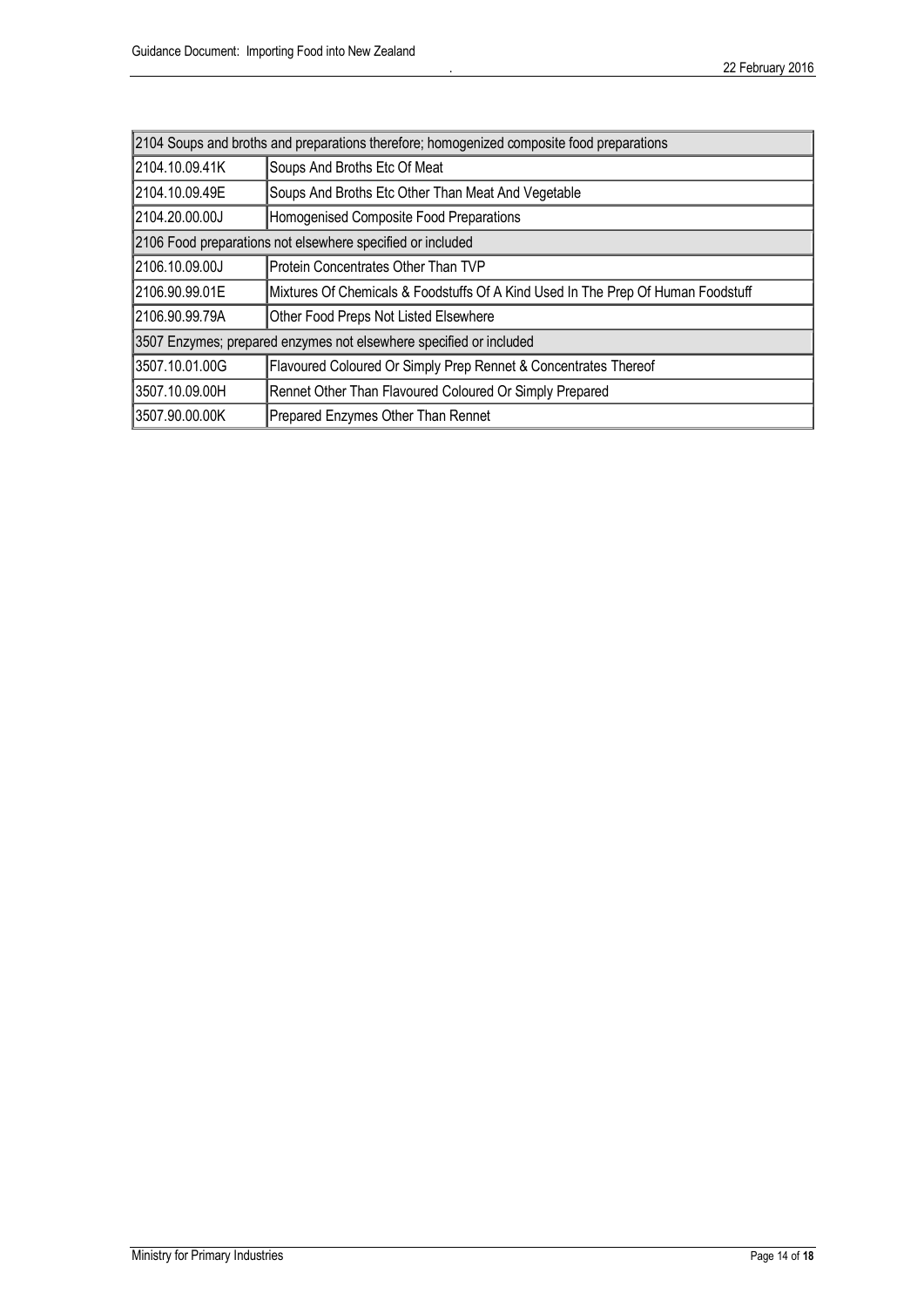# <span id="page-15-0"></span>**Appendix 2: Official assurances and issuing bodies**

| Food                                                              | Market                                            | Official Certificate accepted for clearance                                                                                                                                                                                                                         |
|-------------------------------------------------------------------|---------------------------------------------------|---------------------------------------------------------------------------------------------------------------------------------------------------------------------------------------------------------------------------------------------------------------------|
| Raw milk products                                                 | Countries of the<br>European Union<br>Switzerland | Animal Health and Public Health Certificate that complies<br>with Part 8 of Annex V of the European Union Decision<br>2015/1084 with respect to the Standard for Milk and Milk<br>Products for Human Consumption from the European<br>Union and Swiss Confederation |
| Fresh cheese, curd cheese<br>and soft cheese<br>(pasteurised)     | Norway                                            | Certificate from Kontrollinstituttet for Meierprodukter<br>(KIM)                                                                                                                                                                                                    |
| Fresh cheese, curd cheese<br>and soft cheese<br>(pasteurised)     | Countries of the<br>European Union                | Animal Health and Public Health Certificate that complies<br>with Part 8 of Annex V of the European Union Decision<br>2015/1084 issued by the competent authorities of EC<br>member states                                                                          |
| Histamine susceptible fish<br>and fish products                   | Canada                                            | Certificate from the Canadian Food Inspection Agency                                                                                                                                                                                                                |
|                                                                   | Thailand                                          | Certificate from either the :<br>Thailand Department of Fisheries; or<br>Thailand Centre of Export Inspection and<br>Certification for Agricultural Products.                                                                                                       |
|                                                                   | Countries of the<br>European Union                | Animal Health and Public Health Certificate that complies<br>with Part 9 of Annex V of the European Union Decision<br>2015/1084 issued by the competent authorities of EC<br>member states                                                                          |
| <b>Puffer Fish</b>                                                | Korea                                             | Sanitary Certificate from the Animal, Plant and Fisheries<br>Quarantine and Inspection Agency; Ministry for Food,<br>Agriculture, Forestry and Fisheries of the Republic of<br>Korea                                                                                |
| Ready to Eat smoked fish<br>and smoke flavoured fish<br>(chilled) | EU                                                | Animal Health and Public Health Certificate that complies<br>with Part 9 of Annex V of the European Union Decision<br>2015/1084 issued by the competent authorities of EC<br>member states                                                                          |
|                                                                   | Canada                                            | Canadian Food Inspection Agency                                                                                                                                                                                                                                     |
|                                                                   | Thailand                                          | Department of Fisheries, Centre of Export<br>Inspection and Certification of Agricultural Products<br>(CEICAP)                                                                                                                                                      |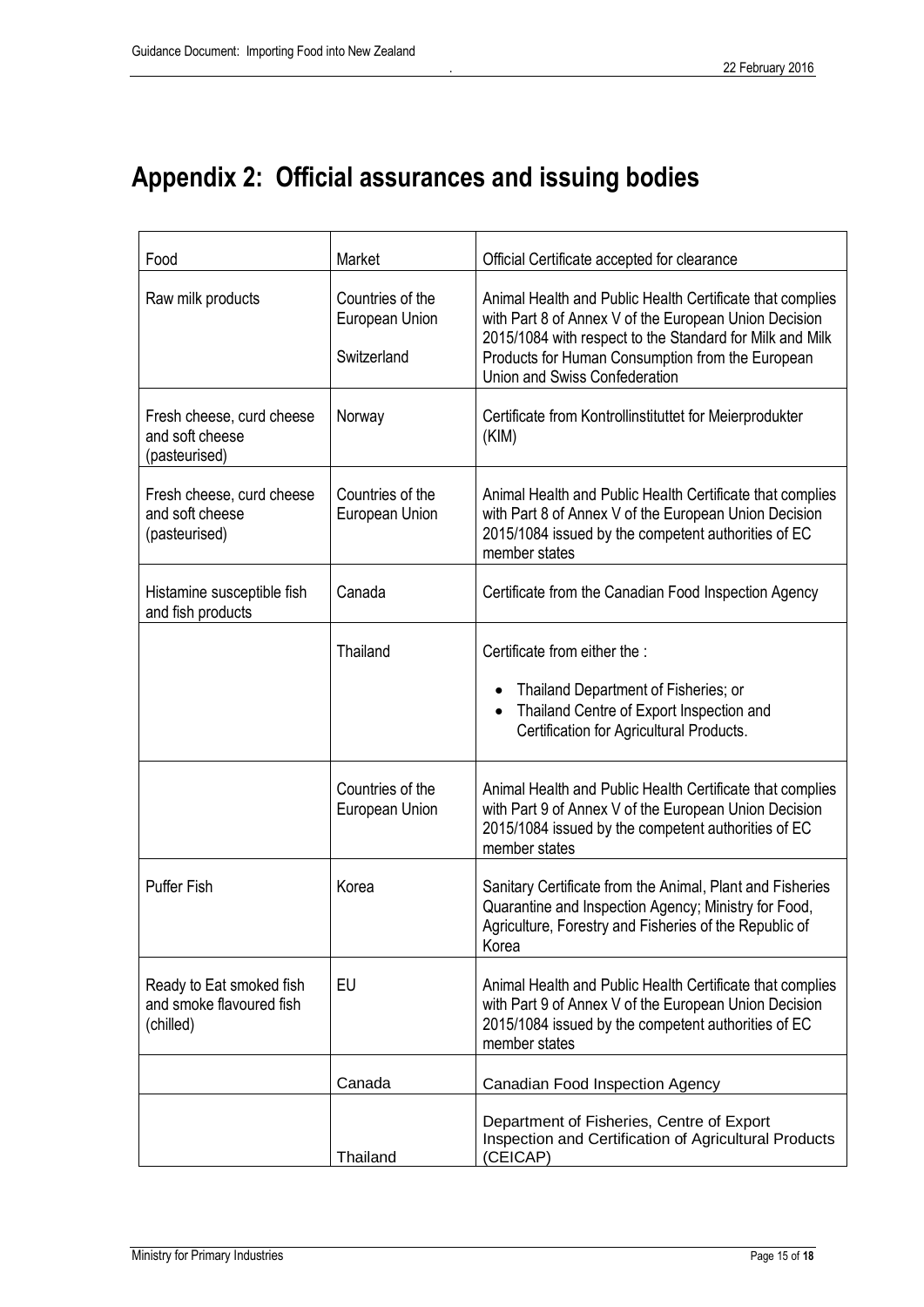| Bovine meat and products | <b>Brazil</b>                      | Agreed certificate issued by the Brazil Ministry of<br>Agriculture, Livestock and Supply (MAPA) Secretariat of<br>Animal and Plant Health (SDA); Inspection Department of<br>Animal Products (DIPOA)                                                                                                                         |
|--------------------------|------------------------------------|------------------------------------------------------------------------------------------------------------------------------------------------------------------------------------------------------------------------------------------------------------------------------------------------------------------------------|
|                          | Canada                             | Health certification which meets the requirements of<br>PART D. ZOOSANITARY in the relevant IHS. The<br>certificate must contain a statement that bovine meat and<br>bovine meat products originate (born, reared,<br>slaughtered, manufactured and processed) in Canada<br>and / or United States and exported from Canada. |
|                          |                                    | The official stamp of the government veterinary authority<br>of the exporting country must be applied to all pages of<br>zoosanitary certification.                                                                                                                                                                          |
|                          | Countries of the<br>European Union | Animal Health and Public Health Certificate that complies<br>with Part 5, 6 or 7 of Annex V of the European Union<br>Decision 2015/1084, as applicable to the product<br>exported issued by the competent authorities of EC<br>member states                                                                                 |
|                          |                                    | Health certification which meets the requirements of<br>PART D. ZOOSANITARY in the relevant IHS                                                                                                                                                                                                                              |
|                          | Japan                              | Veterinary Certificate from representative of Japans<br>government veterinary authority as per the relevant IHS                                                                                                                                                                                                              |
|                          |                                    | The certificate must be endorsed on every page by the<br>Official Veterinarian with their original stamp, signature<br>and date or be endorsed in the space allocated and all<br>pages have paper based alternative security features.                                                                                       |
|                          | Mexico                             | Ministry of Agriculture, Livestock, Rural Development,<br>Fisheries and Food; National Service for Health, Safety<br>and Food Quality; General Direction of Animal Health -<br><b>Export Zoosanitary Certificate of Animals</b>                                                                                              |
|                          | Thailand (NZ origin<br>Beef only)  | Certificate issued by the Thailand Food and Drug<br>Administration of the Ministry of Public Health                                                                                                                                                                                                                          |
|                          |                                    | Health certification which meets the requirements of the<br>applicable Import Health Standard - Animal products that<br>have undergone third country processing                                                                                                                                                              |
|                          | United States of<br>America        | Health certification which meets the requirements of<br>PART D. ZOOSANITARY in the relevant IHS.                                                                                                                                                                                                                             |
|                          |                                    | US FSIS Certificate 9060-5 Meat and Poultry Export<br>Certificate of Wholesomeness                                                                                                                                                                                                                                           |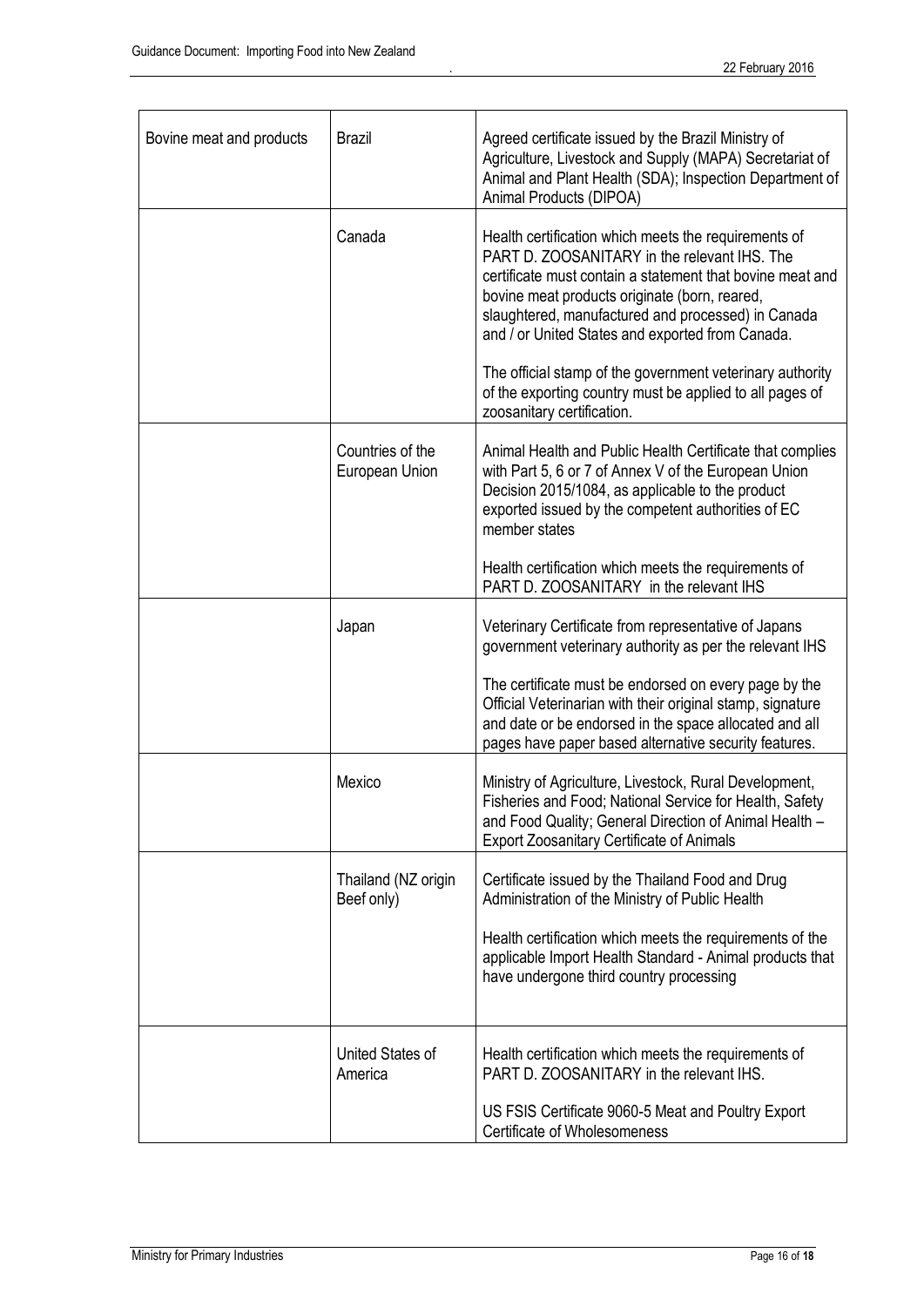|                                                  |                                    | The official stamp of the government veterinary authority<br>of the exporting country must be applied to all pages of<br>zoosanitary certification.                                                                                                                                                              |
|--------------------------------------------------|------------------------------------|------------------------------------------------------------------------------------------------------------------------------------------------------------------------------------------------------------------------------------------------------------------------------------------------------------------|
|                                                  | Vanuatu                            | Health certification which meets the requirements of<br>PART D. ZOOSANITARY in the relevant IHS.                                                                                                                                                                                                                 |
|                                                  |                                    | The official stamp of the government veterinary authority<br>of the exporting country must be applied to all pages of<br>zoosanitary certification.                                                                                                                                                              |
| Fermented meat products,<br>meat paste and pate  | Countries of the<br>European Union | Animal Health and Public Health Certificate that<br>complies with Part 5, 6 or 7 of Annex V of the European<br>Union Decision 2015/1084, as applicable to the product<br>exported issued by the competent authorities of EC<br>member states                                                                     |
| Peanuts and pistachio nuts<br>and their products | China                              | Certificate stating the level of aflatoxins detected prior to<br>shipment of the consignment issued by China Inspection<br>and Quarantine (CIQ)                                                                                                                                                                  |
|                                                  | United States of<br>America        | Certificate stating the level of aflatoxins detected prior to<br>shipment of the consignment issued by United States<br>Department of Agriculture or State Department of Food<br>and Agriculture (for peanuts only)                                                                                              |
| Bivalve molluscan shellfish                      | Australia                          | Health certification issued by the Australian Ministry of<br>Agriculture and Water Resources attesting that the<br>product(s) listed are from MAWR registered premises.<br>Certification is required for each consignment. All types of<br>BMS within a single consignment can be listed on once<br>certificate. |
|                                                  | Canada                             | Agreed certification issued by the Canadian Food<br>Inspection Agency (CFIA)                                                                                                                                                                                                                                     |
|                                                  | Chile                              | Agreed certification issued by the Fisheries Health<br>Department, National Fisheries Services<br>(SERNAPESCA), Government of Chile                                                                                                                                                                              |
|                                                  | Countries of the<br>European Union | Animal Health and Public Health Certificate that complies<br>with Part 9 or 10 of Annex V of the European Union<br>Decision 2015/1084 as applicable to the product exported<br>issued by the competent authorities of EC member states                                                                           |
|                                                  | Japan                              | Agreed certification issued by the Fisheries Agency,<br>Ministry of Agriculture, Forestry and Fisheries (MAFF)<br>Government of Japan                                                                                                                                                                            |
|                                                  | Korea                              | Agreed certification issued by the Fishing Leisure and<br>Inland Fisheries Division, Ministry of Food Agriculture,                                                                                                                                                                                               |